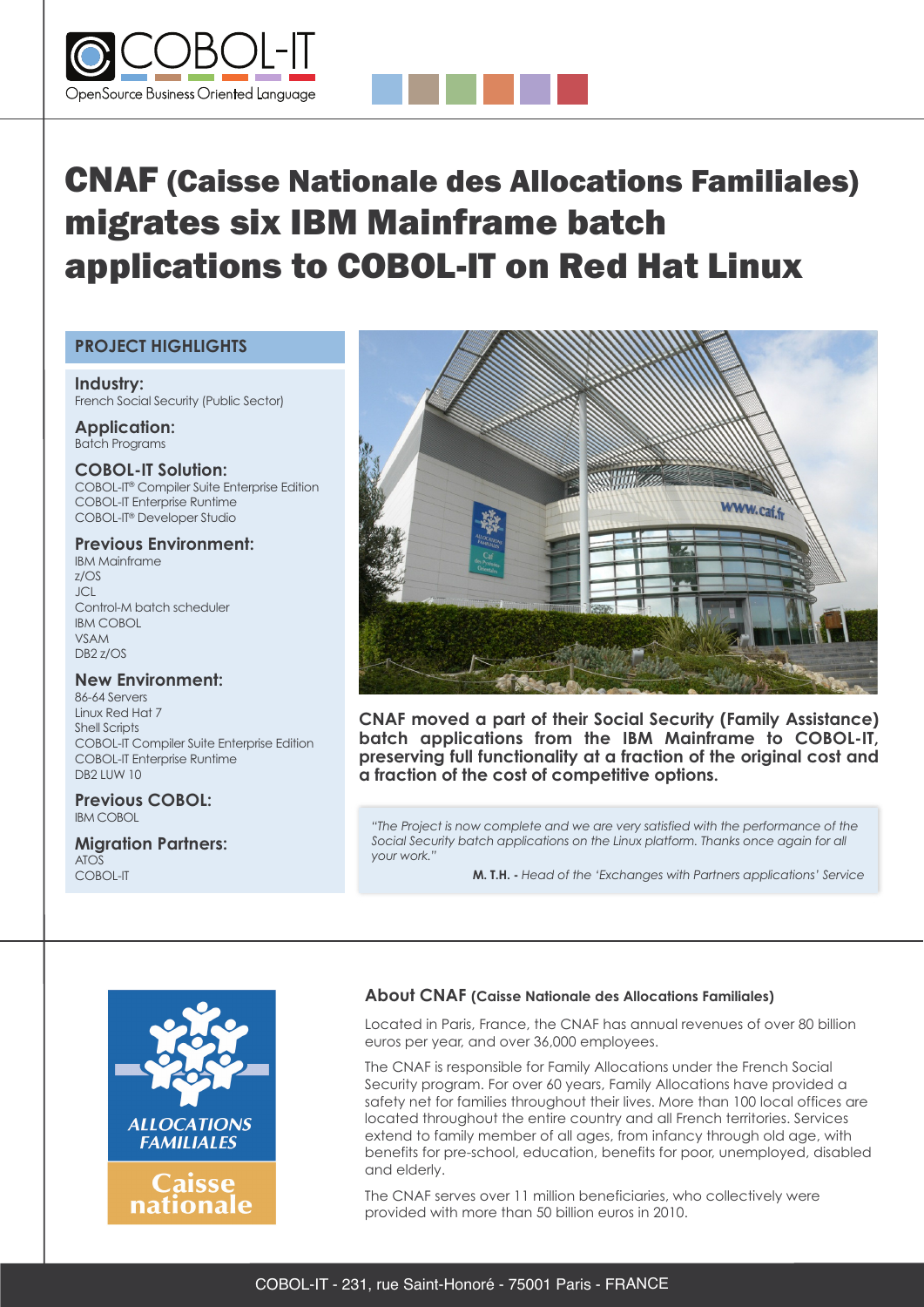

# **The CNAF Exchange with Partners Software Application**

The CNAF Exchange with Partners software application consisted of 6 IBM COBOL Mainframe applications, using VSAM and DB2 for z/OS. The applications provided batch programming, designed for data exchange with partners.

Developed in the 1980's, the Exchange with Partners software application was maintained by a team of COBOL programmers using ISPF, IBM COBOL, JCL and Control M. Since its creation, it has been continually enhanced to reflect legislative requirements.

The Exchange with Partners Software application is designed to support CNAF's partner benefit programs.

In addition to the services provided to families, the CNAF subsidizes partners (communes, associations and, more recently, companies) that develop equipment for children, young people and families. There are partners in all French Departments and Territories. Partner benefits are awarded at the local level, with input from local offices.

The CNAF Exchange with Partners Software Application consists of 350 COBOL programs, and a total of over 250,000 lines of code. 250 JCL had to be converted, as did the data from 5 DB2 databases.

With 350 batch programs, performance was of critical importance. CNAF reported equal or better performance for all of their batch programs when running on the new platform.

## **The Decision to use COBOL-IT**

The decision to leave the mainframe began when cost reductions were mandated, and plans to eventually decommission the IBM Mainframe were announced. With over 10 million beneficiaries, the main objective was continuation of business as usual. It was a requirement that the re-hosting provide 100% of the functionality of the original application, in addition to meeting cost saving goals as mandated. There was a limited time window in which to complete the migration after the planned decommissioning of the Mainframe was announced.

The CNAF began evaluating options for their platform and considered Micro Focus Visual COBOL. COBOL-IT was selected as they provided the required compatibility and performance at a fraction of the cost. COBOL-IT's ability to guarantee price stability over a fixed period of time also appealed to the CNAF, who had aggressive cost saving objectives.

The migration was completed in less than a year. The original team of COBOL programmers continue to maintain and enhance the applications using COBOL-IT Developer Studio.

The CNAF was able to achieve equivalent functionality in the migrated solution, and no disruptions occurred during the change.

## **The Challenges**

The JCL scripts and Control-M language used for batch scheduling required re-writing in shell scripts. The migration required support for EBCDIC data, which was provided by the COBOL-IT solutions.

The most complex problems arose from the incompatibilities that were identified between the DB2 z/OS pre-processor and the COBOL DB2 LUW pre-processor. COBOL-IT and ATOS were extremely responsive and effective in resolving difficulties in partnership with IBM.